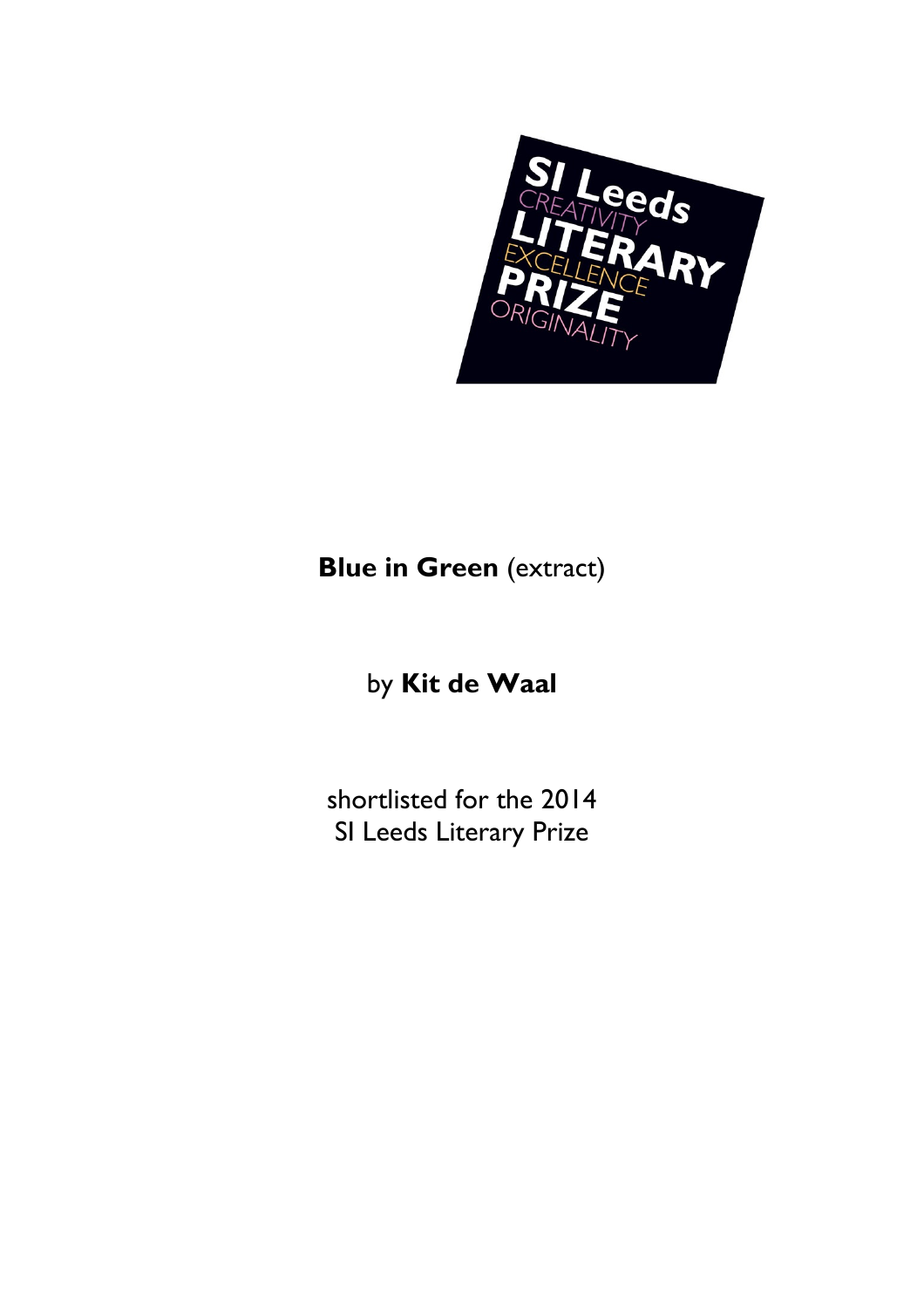## **16. Rue Lepic, Arab quarter, Marseille 1981**

 This was the beautiful part, this tracing of the contours of the body, this touch, this being touched. This was what could not be imagined, what could not be spoken of, what could not be thought.

 This could only be felt. This touch of the bud of the breast, this taste, this twinning, knowing and being known, falling into valleys, letting go, dropping off cliffs, swimming in seas, this losing and finding, reading the map of the heart. This was the beautiful part of their love and as soon as they understood this, they knew they had to leave.

 They awoke suddenly, both of them, hot. They hadn't meant to sleep and now both naked, limbs knotted, hair tangled, pore to pore, they awoke suddenly, both of them and they laughed. Not the secret, silent, intimate laugh that passed between them like a song when they first came into the room, undressed, explored, nervous, excited, scared, hopeful, desperate. No, this was the belly-rippling laugh of relief and joy. They had love, that's what they had. They had found love and what was funniest of all was that love had, all along, lived right around the corner. Love had been waiting only fifteen minutes down the road these ten years. Love had come in, sat down, eaten a meal and made natural conversation a hundred times, two hundred maybe. And now love lay down and laughed until the tears came, until the tears were kissed away, until the kissing was no longer enough.

'Quickly, Ghadda! Get dressed.'

Thalia was first to pull away. How long had they been there? True, they had spent hours in her bedroom before but this, of course, was different. Now they had something to hide. But Ghadda only smiled and Thalia, seeing that smile with her skin still on fire, could only smile back.

'No. Come on, really. Dress. Please. For me.'

 Ghadda pulled her clothes on roughly and with a steadying hand on the bedstead began fastening shoelaces and tying knots. Thalia tugged the bedclothes around until the evidence of their love was lost.

 They stood at the door, turned the silent handle and listened. Downstairs they could hear the clanging of pots and pans in the kitchen at the back of the house. Thalia's mother was making dinner. The whole family was coming. There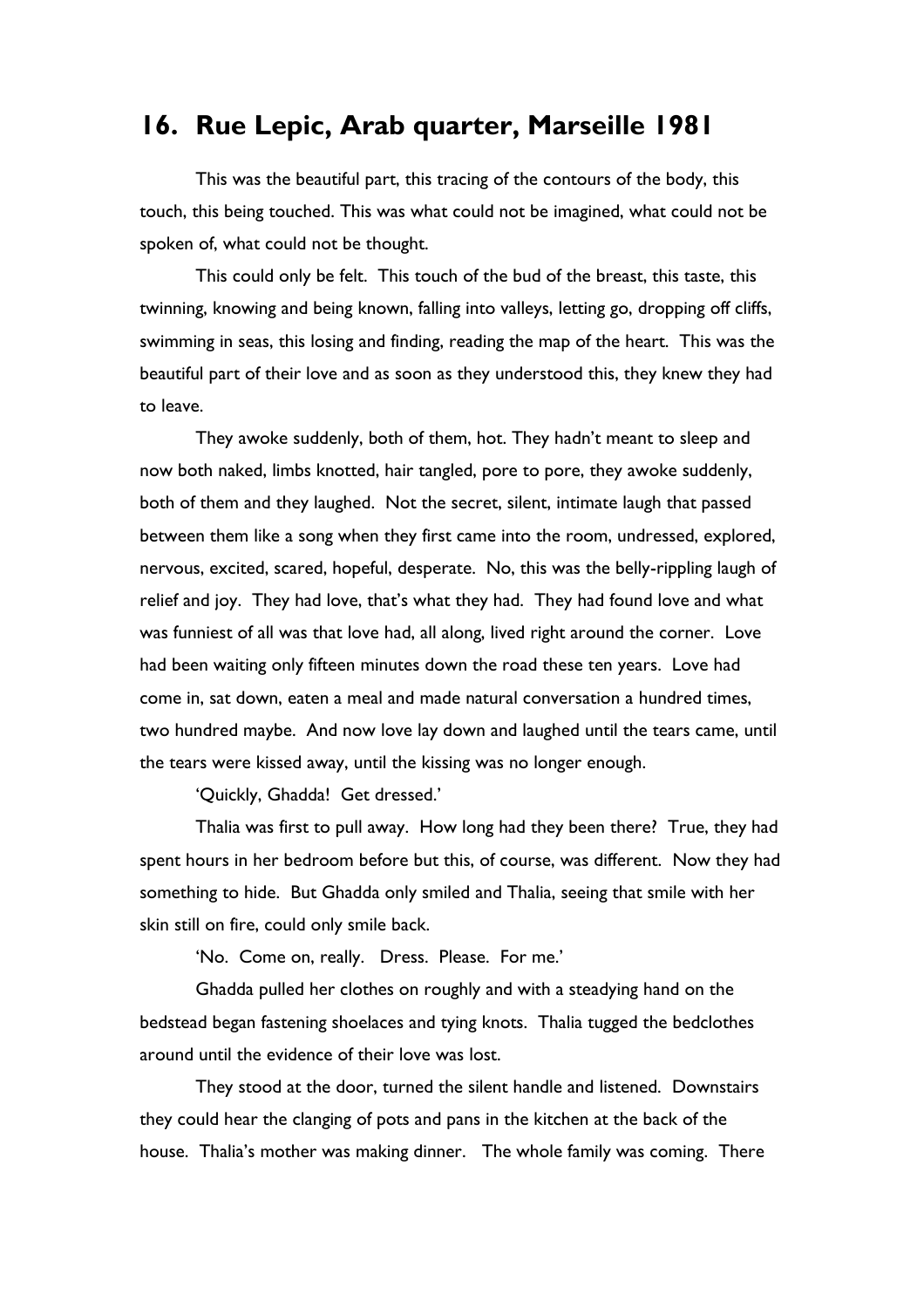would be twelve at least. What they needed now was to remember the faces they wore before. What did those faces look like? What did innocence look like? How were they to look at one another now? What would be read in their eyes? What they needed now was to remember their lives before they found one another.

 A footstep on the stairs. Thalia's brother. It was Ghadda who pulled the door open wide and stood slouching on the door jamb as the oaf lumbered past, saying 'What are you two looking at?'

When he had closed the door to his room, Thalia let out her breath and touched Ghadda on the face.

'You're so brave.'

 The two girls waited a few more moments then walked together down the narrow staircase to help with the food.

 They went first to Paris, a trip to Ghadda's aunt and then, left alone for half a day, they packed quickly and ran across the street to the metro. They ran from the metro to the train and dashed onto the ferry and then, standing on the deck looking back they nestled in together and watched the land disappear.

London was freezing. They arrived at the bus terminal at Victoria at seven o'clock in the evening and walked in the sleet towards a café with orange plastic tables and chairs welded together. Thalia sat down and threaded her hands through their bags, pulling them towards her, looking around.

'I'll get coffee,' said Ghadda and went to the counter. She was limping again.

 The coffee was undrinkable but both girls curved their hands around their mugs for warmth.

 'Wait here for five minutes,' Ghadda said. When she returned she sat next to Thalia and put an arm around her. She was smiling.

 'Okay, there's a small hotel around the corner and it's got a room. We stay there one night, it's cheap and tomorrow we start looking for jobs. Cheer up, Thalia' she said. 'I have something to show you.'

'What?'

'This.'

 Ghadda took Thalia's face in her hands and kissed her on the lips. 'We're in London. We're free. I can kiss you.'